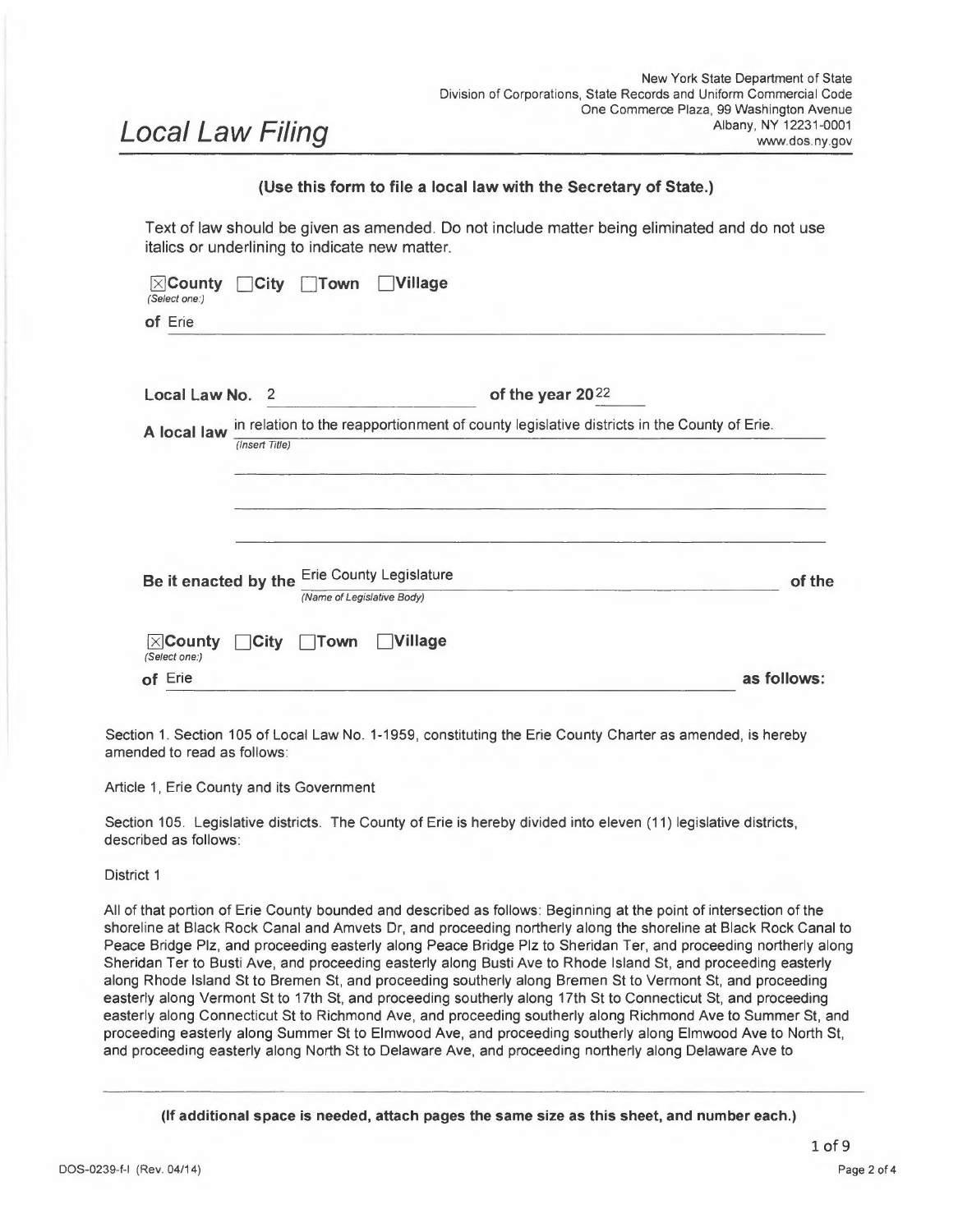Summer St, and proceeding easterly along Summer St to Main St, and proceeding northerly along Main St to Woodlawn Ave, and proceeding easterly along Woodlawn Ave to Chester St, and proceeding southerly along Chester St to Glenwood Ave, and proceeding easterly along Glenwood Ave to Jefferson Ave, and proceeding northerly along Jefferson Ave to Northland Ave, and proceeding easterly along Northland Ave to N Fillmore Ave, and proceeding northerly along N Fillmore Ave to Penn Central RR, and proceeding easterly along Penn Central RR to Northland Ave, and proceeding easterly along Northland Ave to Cornwall Ave, and proceeding southerly along Cornwall Ave to Scajaquada St, and proceeding easterly along Scajaquada St to Colorado Ave, and proceeding southerly along Colorado Ave to Scajaquada St, and proceeding easterly along Scajaquada St, and proceeding northerly to Northland Ave, and proceeding easterly along Northland Ave to Bailey Ave, and proceeding southerly along Bailey Ave to Lang Ave, and proceeding easterly along Lang Ave to Newburgh Ave, and proceeding northerly along Newburgh Ave to Lang Ave, and proceeding easterly along Lang Ave to East End Ave, and proceeding southerly along East End Ave to the Cheektowaga/Buffalo line, and proceeding southerly along the Cheektowaga/Buffalo line to Reiman St, and proceeding westerly along Reiman St to N Ogden St, and proceeding southerly along N Ogden St to Reiman St, and proceeding westerly along Reiman St to Davey St, and proceeding southerly along Davey St to Vanderbilt St, and proceeding westerly along Vanderbilt St to Ideal St, and proceeding southerly along Ideal St to William St , and proceeding westerly along William St to Bailey Ave, and proceeding southerly along Bailey Ave to the Buffalo River shoreline, and proceeding westerly along the Buffalo River shoreline to the point just south of Babcock St, and proceeding northerly along Babcock St to Seneca St, and proceeding westerly along Seneca St to Wasson St, and proceeding northerly along Wasson St to Penn Central RR, and proceeding westerly along Penn Central RR to Erie-Lackawanna RR, and proceeding westerly along Erie-Lackawanna RR to Norfolk and Western Rlwy, and proceeding southerly along Norfolk and Western Rlwy to Seneca St, and proceeding westerly along Seneca St to Smith St, and proceeding southerly along Smith St to Fulton St, and proceeding westerly along Fulton St for .48 miles, and proceeding southerly at a 126 degree angle to Elk St, and proceeding westerly along Elk St to <sup>S</sup> Park Ave, and proceeding westerly along South Park Ave to point (-78.854869, 42.870054), and proceeding southerly to the Buffalo River Shoreline, and proceeding westerly along the Buffalo River Shoreline to the Buffalo Skyway, and proceeding northerly along the Buffalo Skyway to Marine Dr, and proceeding westerly along Marine Dr to Erie St, and proceeding northerly to Wilkeson Way, and proceeding westerly along Wilkeson Way to La Riviere Dr, and proceeding westerly on La Riviere Dr to the Buffalo Harbor shoreline, and proceeding northerly along the Buffalo Harbor shoreline to the point of beginning.

## District <sup>2</sup>

All ofthat portion of Erie County bounded and described as follows: Beginning at the Erie County line, and proceeding easterly across the Niagara River to the shoreline ofthe Black Rock Canal, and proceeding southerly along the shoreline of the Black Rock Canal to Erie-Lackawanna RR, and proceeding easterly along Erie-Lackawanna RR to 1-190, and proceeding southerly along 1-190 to Scajaquada Crk, and proceeding easterly along Scajaquada Crk to Niagara St, and proceeding southerly along Niagara St to the on-ramp of the I-190, and proceeding westerly along the off-ramp of the I-190 to Forest Ave, and proceeding easterly along Forest Ave to Grant St, and proceeding northerly along Grant St to the 198-E on-ramp to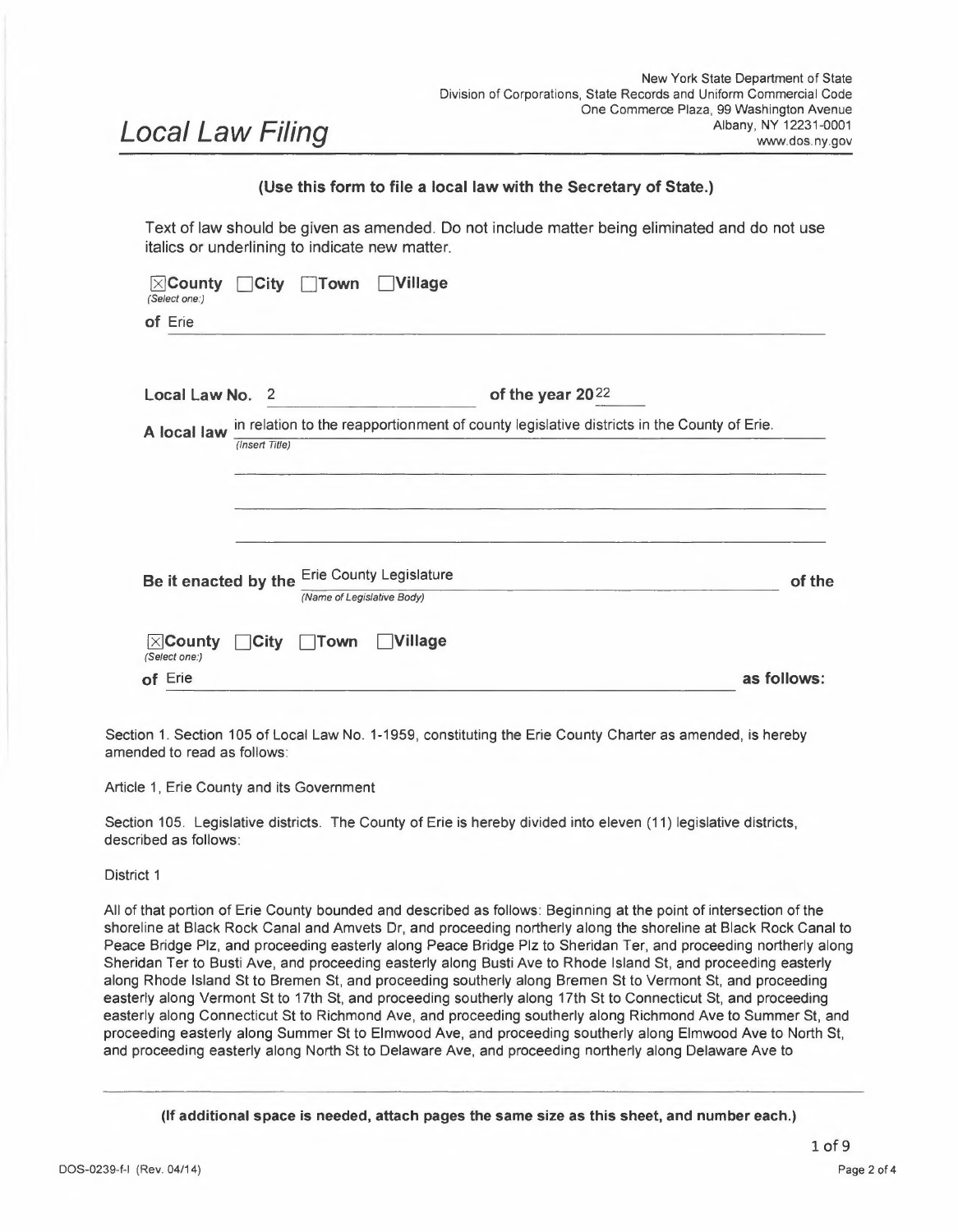the Scajaquada Expy, and proceeding easterly along the Scajaquada Expressway to Elmwood Ave, and proceeding southerly along Elmwood Ave to Bird Ave, and proceeding easterly along Bird Ave to Delaware Ave, and proceeding southerly along Delaware Ave to W Delavan Ave, and proceeding easterly along W Delavan Ave to Main St, and proceeding northerly along Main St to Lasalle Ave, and proceeding southerly along Lasalle Ave to Cordova Ave, and proceeding northerly along Cordova Ave to Highgate Ave, and proceeding easterly along Highgate Ave to Bailey Ave, and proceeding northerly along Bailey Ave to Winspear Ave, and proceeding easterly along Winspear Ave to Lebrun Rd, and proceeding easterly along Lebrun Rd to the Amherst/Buffalo line, and proceeding easterly along the Amherst/Buffalo line to the Cheektowaga/Buffalo line, and proceeding southerly along the Cheektowaga/Buffalo line to Lang Ave, and proceeding westerly along Lang Ave to Newburgh Ave, and proceeding southerly along Newburgh Ave to Lang Ave, and proceeding westerly along Lang Ave to Bailey Ave, and proceeding northerly along Bailey Ave to Northland Ave, and proceeding westerly along Northland Ave at a 68 degree angle to Scajaquada St, and proceeding westerly along Scajaquada St to Cornwall Ave, and proceeding northerly along Cornwall Ave to Northland Ave, and proceeding westerly along Northland Ave to Penn Central RR, and proceeding westerly along Penn Central RR to Fillmore Ave, and proceeding southerly along Fillmore Ave to Northland Ave, and proceeding westerly along Northland Ave to Jefferson Ave, and proceeding southerly along Jefferson Ave to Glenwood Ave, and proceeding westerly along Glenwood Ave to Chester St, and proceeding northerly along Chester St to Woodlawn Ave, and proceeding westerly along Woodlawn Ave to Main St, and proceeding southerly along Main St to Summer St, and proceeding westerly along Summer St to Delaware Ave, and proceeding southerly along Delaware Ave to North St, and proceeding westerly along North St to Elmwood Ave, and proceeding northerly along Elmwood Ave to Summer St, and proceeding westerly along Summer St to Richmond Ave, and proceeding northerly along Richmond Ave to Connecticut St, and proceeding westerly along Connecticut St to 17th St, and proceeding northerly along 17th St to Vermont St, and proceeding westerly along Vermont St to Bremen St, and proceeding northerly along Bremen St to Rhode Island St, and proceeding westerly along Rhode Island St to Busti Ave, and proceeding northerly along Busti Ave to Sheridan Ter, and proceeding southerly along Sheridan Ter to Peace Bridge Plz, and proceeding southerly along Peace Bridge Plz to the Buffalo Harbor Shoreline, and southerly along Buffalo Harbor Shoreline to point (-78.9015, 42.896474), and proceeding southerly at a 110 degree angle to point (-78.905334, 42.894070) in Buffalo Harbor, and proceeding northerly at an angle of 64.5 degrees to the Erie County line, and proceeding northerly along the Erie County line to the point of beginning.

## District <sup>3</sup>

All of that portion of Erie County bounded and described as follows: Beginning at the point of  $(-1)^n$ <sup>78</sup> .912424, 42.937770) on the Erie County line, and proceeding northerly around the Town of Grand Island to the point (-78.916947, 43.009050) and proceeding easterly along the Tonawanda town line to Conrail RR, and proceeding southerly along Conrail RR to Sheridan Dr, and proceeding easterly along Sheridan Dr to Military Rd, and proceeding southerly along Military Rd to Westchester Blvd, and proceeding easterly along Westchester Blvd to Elmwood Ave, and proceeding northerly along Elmwood Ave to Kenview Ave, and proceeding easterly along Kenview Ave to Delaware Ave, and proceeding southerly along Delaware Ave to Princeton Blvd, and proceeding easterly along Princeton Blvd to Delaware Rd, and proceeding northerly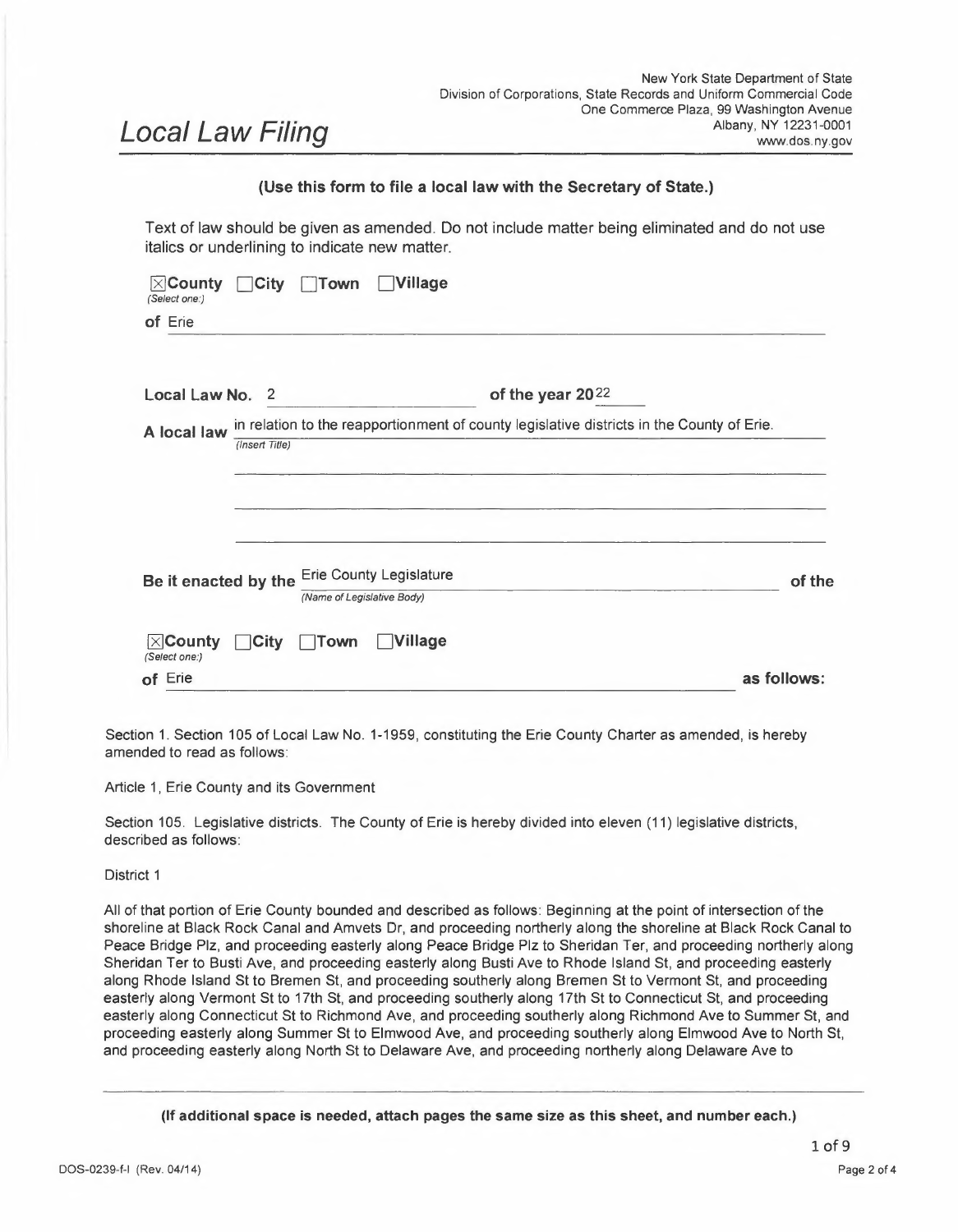along Delaware Rd to Highland Pkwy, and proceeding easterly along Highland Pkwy to Belmont Ave, and proceeding southerly along Belmont Ave to Cortland Ave, and proceeding easterly along Cortland Ave to Irving Ter, and proceeding southerly along Irving Ter to McKinley Ave, and proceeding westerly along McKinley Ave to the Kenmore village line, and proceeding southerly along the Kenmore village line to the Buffalo city line, and proceeding westerly along the Buffalo city line to Colvin Ave, and proceeding southerly along Colvin Ave to Amherst St, and proceeding easterly along Amherst St to Parkside Ave, and proceeding southerly along Parkside Ave to Agassiz Cir, and proceeding southerly along Agassiz Cir to W Humboldt Pkwy, and proceeding easterly along W Humboldt Pkwy to Main St, and proceeding southerly along Main St to W Delavan Ave, and proceeding westerly along W Delavan Ave to Delaware Ave, and proceeding northerly along Delaware Ave to Bird Ave, and proceeding westerly along Bird Ave to Elmwood Ave, and proceeding northerly along Elmwood Ave to Scajaquada Expy, and proceeding westerly along Scajaquada Expy to Grant St, and proceeding southerly along Grant St to Forest Ave, and proceeding westerly along Forest Ave to Niagara St, and proceeding northerly along Niagara St to Scajaquada Crk, and proceeding westerly along Scajaquada Crk to I-190, and proceeding northerly along I-190 to Erie-Lackawanna RR, and proceeding to the point of beginning.

## District 4

All of that portion of Erie County bounded and described as follows: Beginning at the point of (-78.916947, 43.005050) and proceeding easterly along the City of Tonawanda city line to the Town of Tonawanda town line, and proceeding easterly along the Tonawanda town line to the Amherst town line at Niagara Falls Blvd, and proceeding southerly along the Amherst/Tonawanda town line to Kenmore Ave, and then proceeding easterly along Kenmore Ave to Main St, and then proceeding easterly along Main St to the Buffalo/Amherst city line, and proceeding southerly along the Buffalo/Amherst city line to Lebrun Rd, and proceeding southwesterly along Lebrun Rd to Winspear Ave, and proceeding westerly along Winspear Ave to Bailey Ave, and proceeding southerly along Bailey Ave to Highgate Ave, and proceeding westerly along Highgate Ave to Cordova Ave, and proceeding southerly along Cordova Ave to Lasalle Ave, and proceeding westerly along Lasalle Ave to Main St, and proceeding southerly along Main St to W Humboldt Pkwy, and proceeding westerly along W Humboldt Pkwy to Agassiz Cir, and proceeding northerly along Agassiz Cir to Parkside Ave, and proceeding northerly along Parkside Ave to Amherst St, and proceeding westerly along Amherst St to Colvin Ave, and proceeding northerly along Colvin Ave to the Kenmore/Buffalo line, and proceeding easterly along the Kenmore/Buffalo line to the Kenmore village line, and proceeding northerly along the Kenmore village line to McKinley Ave, and proceeding easterly along McKinley Ave to Irving Ter, and proceeding northerly along Irving Ter to Cortland Ave, and proceeding westerly along Cortland Ave to Belmont Ave, and proceeding northerly along Belmont Ave to Highland Pkwy, and proceeding westerly along Highland Pkwy to Delaware Rd, and proceeding southerly along Delaware Rd to Princeton Blvd, and proceeding westerly along Princeton Blvd to Delaware Ave, and proceeding northerly along Delaware Ave to Kenview Ave, and proceeding westerly along Kenview Ave to Elmwood Ave, and proceeding southerly along Elmwood Ave to Westchester Blvd, and proceeding westerly along Westchester Blvd to Military Rd, and proceeding northerly along Military Rd to Sheridan Dr, and proceeding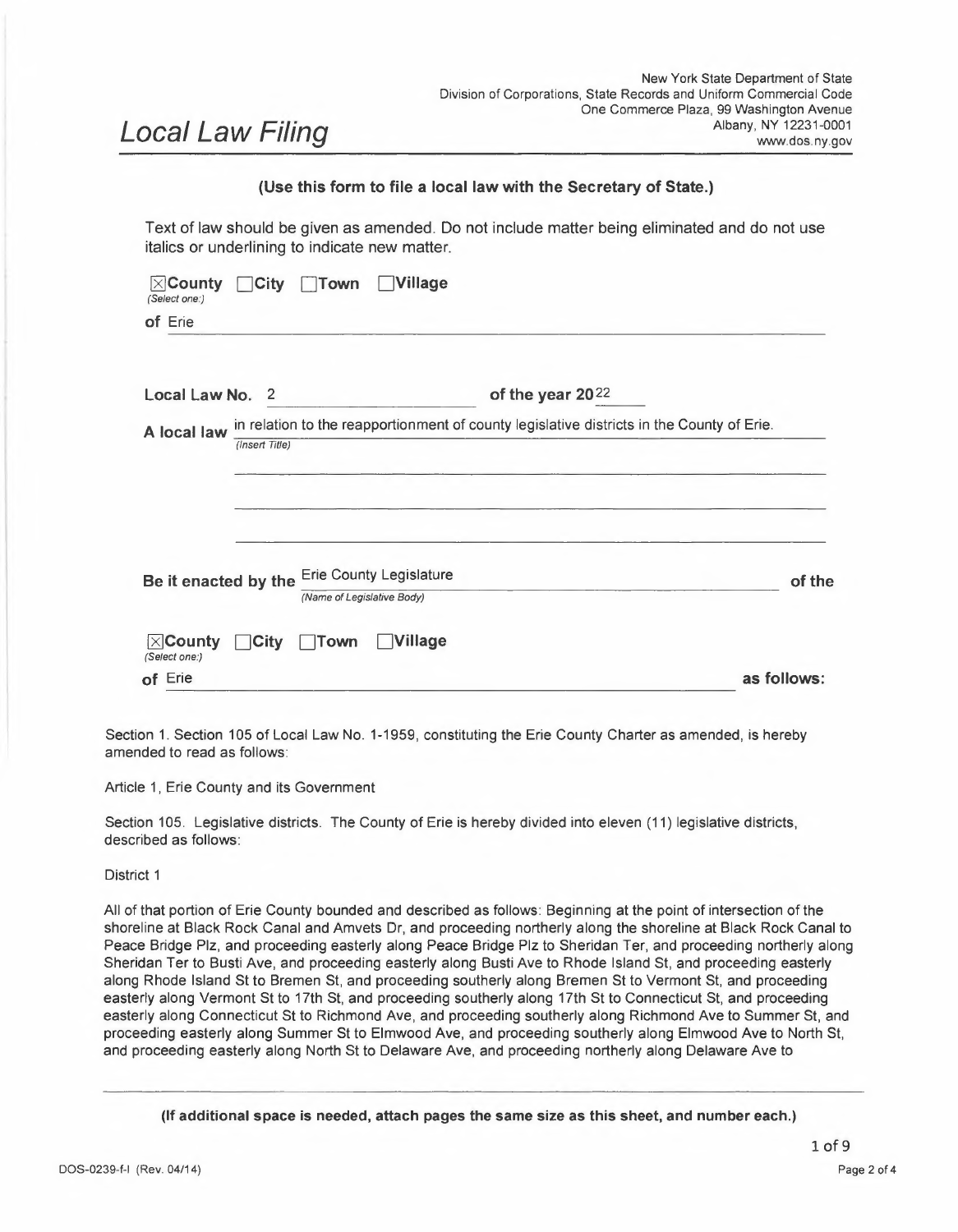westerly along Sheridan Dr to Conrail RR, and proceeding northerly along Conrail RR to the point of beginning.

## District <sup>5</sup>

All of that portion of Erie County bounded and described as follows: Beginning at the point of  $(-1)^n$ 78.825975, 43.036028) to E Robinson Rd, and proceeding easterly along E Robinson Rd to N French Rd, and proceeding easterly along N French Rd to Sweet Home Rd, and proceeding southerly along Sweet Home Rd to the Amherst Bike Path, and proceeding easterly along the Amherst Bike Path to Dodge Rd to 1-990, and proceeding easterly along 1-990, and proceeding easterly along 1-990 to Campbell Blvd, and proceeding southerly along Campbell Blvd to Dodge Rd, and proceeding easterly along Dodge Rd to Hopkins Rd, and proceeding southerly along Hopkins Rd to Sheridan Dr, and proceeding easterly along Sheridan Dr to Transit Rd, and proceeding southerly along Transit Rd to the Depew/Cheektowaga line, and proceeding westerly along the Depew/Cheektowaga line to railroad, and proceeding northerly along the railroad and proceeding westerly bisecting the industrial park north of Hyland Ave to Surfside Pkwy, and proceeding westerly along Surfside Pkwy to Royal Palm Dr, and proceeding southerly along Royal Palm Dr to Satinwood Dr, and proceeding westerly along Satinwood Dr to Biscayne Dr, and proceeding southerly along Biscayne Dr to Crandon Blvd, and proceeding westerly along Crandon Blvd to point (-78.733796, 42.427367) and proceeding westerly at a 115 degree angle to Dick Rd, and proceeding northerly along Dick Rd to Cayuga Rd, and proceeding northerly along Cayuga Rd to the Cheektowaga/Amherst town line and proceeding westerly along the Cheektowaga/Amherst town line to the Buffalo/Amherst line, and proceeding westerly along the Buffalo/Amherst line to Kenmore Ave to Niagara Falls Blvd, and proceeding northerly on Niagara Falls Blvd to Creekside Dr, and proceeding westerly on Creekside Dr to the shoreline of Tonawanda Creek, and proceeding along shoreline of Tonawanda Creek around Ellicott Island Park to the Erie County line, and proceeding northerly to the point of beginning.

## District 6

All of that portion of Erie County bounded and described as follows: Beginning at the point of intersection ofthe Erie County line and E Robinson Rd, and proceeding easterly along the Erie County line to the Erie/Genesee county line and proceeding southerly along the Erie/Genesee county line to the Newstead/Alden town line, and proceeding westerly along the Newstead/Alden town line to the Clarence/Lancaster town line, and proceeding westerly on the Clarence/Lancaster town line to Transit Rd, and proceeding northerly along Transit Rd to Sheridan Dr, and proceeding westerly along Sheridan Dr to Hopkins Rd, and proceeding northerly along Hopkins Rd to Dodge Rd, and proceeding westerly along Dodge Rd to Campbell Blvd, and proceeding northerly along Campbell Blvd to 1-990, and proceeding westerly along 1- 990 to the Amherst Bike Path, and proceeding westerly along the Amherst Bike Path to Sweet Home Rd, and proceeding northerly along Sweet Home Rd to N French Rd, and proceeding westerly along N French Rd to E Robinson Rd, and proceeding westerly along E Robinson Rd to the point of beginning.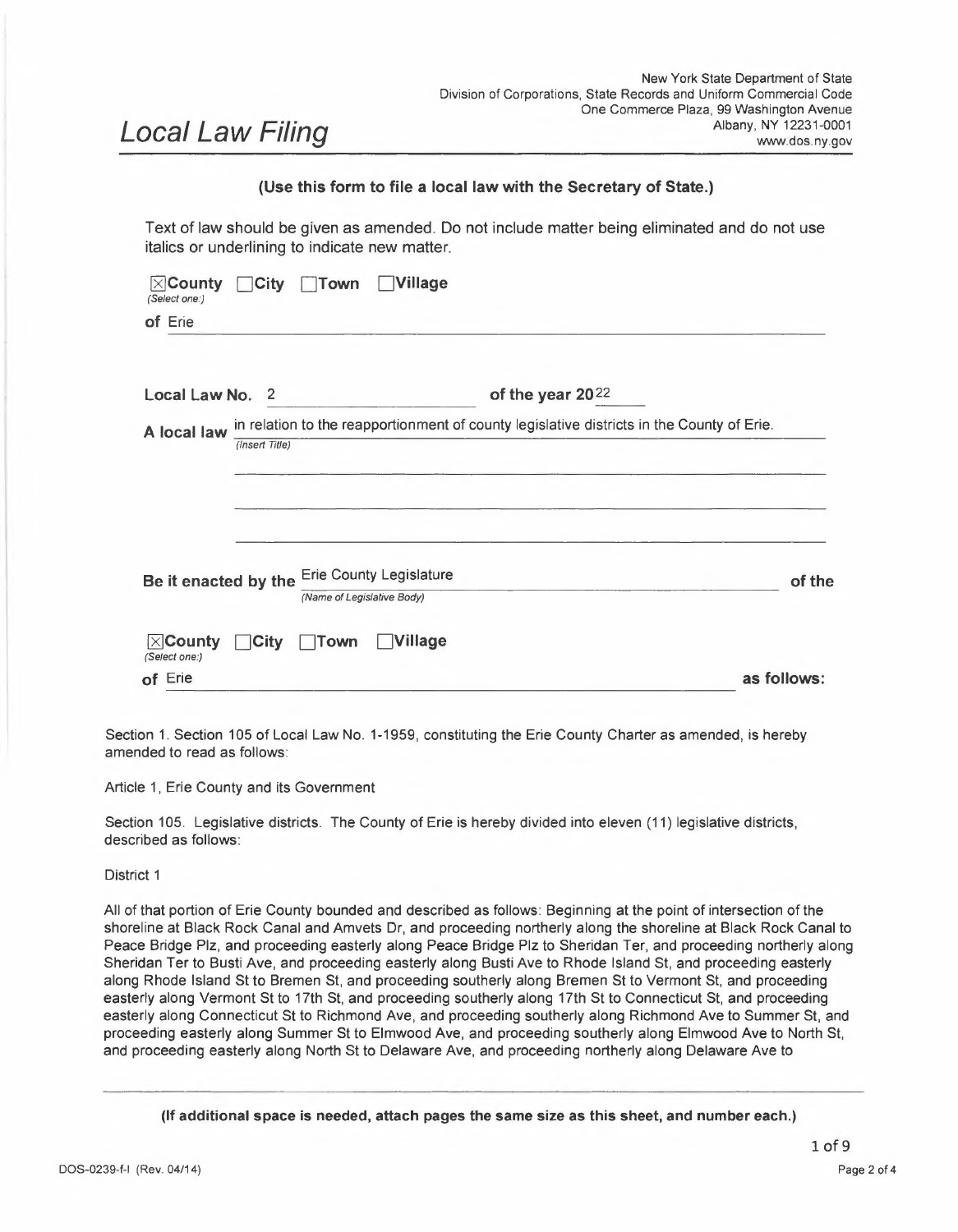All of that portion of Erie County bounded and described as follows: Beginning at the point of intersection ofKimmel Ave and Abbott Rd, and proceeding northerly along Kimmel Ave to McKinley Pkwy, and proceeding northerly along McKinley Pkwy to Bailey Ave, and proceeding northerly along Bailey Ave to William St, and proceeding easterly along William St to Ideal St, and proceeding northerly along Ideal St to Vanderbilt St, and proceeding easterly along Vanderbilt St to Davey St, and proceeding northerly along Davey St to Reiman St, and proceeding easterly along Reiman St to N Ogden St, and proceeding northerly along N Ogden St to Reiman St, and proceeding easterly along Reiman St to the Buffalo/Cheektowaga line, and proceeding northerly along the Buffalo/Cheektowaga line to the Amherst/Cheektowaga town line, and proceeding easterly along the Amherst/Cheektowaga town line to Cayuga Rd, and proceeding southerly along Cayuga Rd to Dick Rd, and proceeding southerly along Dick Rd to the Depew/Cheektowaga line, and proceeding easterly along the Depew/Cheektowaga line to (- 78.713407, 42.896017), and proceeding southerly to point (-78.713407, 42.885610) and proceeding easterly to point (-78.720802, 42.885610), and proceeding southerly to Losson Rd, and proceeding westerly along Losson Rd to point (-78.738076, 42.881677), and proceeding southerly along Slate Bottom Creek to point between Mayberry Dr <sup>E</sup> and Strasbourg Dr, and then proceeding southerly to French Rd, and proceeding westerly along French Rd to Gabrielle Dr, and proceeding southerly along Gabrielle Dr to St. Joan Ln, and proceeding easterly along St. Joan Ln to Collette Ave, and proceeding southerly along Collette Ave to the West Seneca/Cheektowaga town line, and proceeding westerly along the West Seneca/Cheektowaga town line to Union Rd, and proceeding southerly along Union Rd to Indian Church Rd, and proceeding westerly along Indian Church Rd to Harlem Rd, and proceeding southerly along Harlem Rd to Penn Ctrl RR, and proceeding westerly along Penn Central RR to the West Seneca/Buffalo line, and proceeding southerly along the West Seneca/Buffalo line to Potters Rd and proceeding westerly along Potters Rd to Abbott Rd, and proceeding northerly along Abbott Rd to the point of beginning.

## District <sup>8</sup>

All of that portion of Erie County bounded and described as follows: Beginning at the point of intersection of Gabrielle Dr and St Joan Ln, and proceeding northerly along Gabrielle Dr to French Rd, and proceeding easterly along French Rd to point (-78.736841, 42.867995) ,and proceeding northerly to Slate Bottom Creek, and proceed northerly on Slate Bottom Creek to Losson Rd to point (-78.92,0802, 42.880160), and proceeding northerly to point (-78.720802, 42.885610), and proceeding easterly to point (-78.738076, 42.885.610), and proceeding northerly to the Cheektowaga/Depew line, and proceeding westerly along the Cheektowaga/Depew line to Dick Rd, and proceeding northerly along Dick Rd to point (-78.741881, 42.924623), and proceeding northeasterly along the path south of the drainage canal, to the point due north of Stanislaus Ave and proceeding southerly from that point to Stanislaus Ave, and proceeding southerly along Stanislaus Ave to Crandon Blvd, and proceeding easterly along Crandon Blvd to Biscayne Dr, and proceeding northerly along Biscayne Dr to Satinwood Dr, and proceeding easterly along Satinwood Dr to Royal Palm Dr, and proceeding northerly along Royal Palm Dr to Surfside Pkwy, and proceeding easterly along Surfside Pkwy to its end, and proceeding easterly bisecting through the industrial park north of Hyland Ave to railroad, and proceeding southerly on railroad to the Cheektowaga/Depew line, and proceeding easterly along the Cheektowaga/Depew line to Transit Rd, and proceeding northerly along Transit Rd to the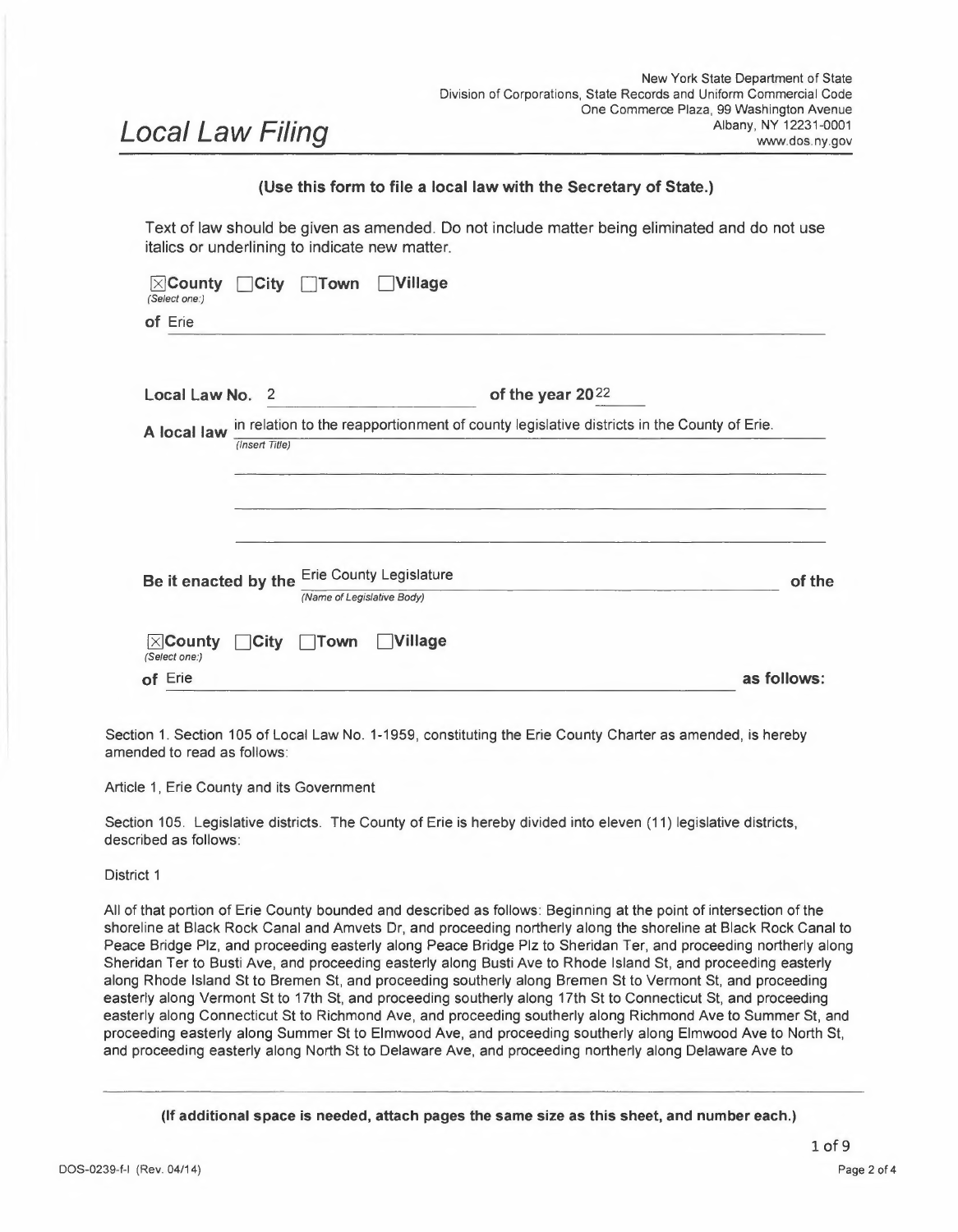Clarence/Lancaster town line, and proceeding easterly along the Clarence/Lancaster town line to the Alden/Newstead town line, and proceeding easterly to the Erie County line, and proceeding south along the Erie County line to the Marilla/Wales town line, and proceeding westerly on the Marilla/Wales town line to Porterville Rd, and proceeding northerly along Porterville Rd to the Elma/Marilla town line, and proceeding northerly along the Elma/Marilla town line to the Elma/Lancaster town line, and proceeding northerly along the Elma/Lancaster town line to the Cheektowaga/West Seneca town line, and proceeding westerly along the Cheektowaga/West Seneca town line to Collette Ave, and proceeding northerly along Collette Ave to StJoan Ln, and proceeding westerly along St Joan Ln to the point of beginning.

## District <sup>9</sup>

All of that portion of Erie County bounded and described as follows: Beginning at the point of intersection ofPleasant Ave and CSX RR, and proceeding northerly along Pleasant Ave to Wanakah Hts, and proceeding northerly along Wanakah Hts to the Lackawanna city line, and proceeding northerly along the Lackawanna city line to Lake Erie, and proceeding northerly along Lake Erie up and around the Erie Basin, and proceeding southerly to La Riviere Dr, and proceeding easterly along La Riviere Dr to Wilkeson Way, and proceeding easterly along Wilkeson Way to Erie St, and proceeding southerly along Erie St to Marine Dr, and proceeding easterly along Marine Dr to Buffalo Skwy, and proceeding southerly along Buffalo Skwy to Buffalo River, and proceeding easterly along the shoreline to Penn Central RR, and proceeding northerly along Penn Central RR to S Park Ave, and proceeding easterly along S Park Ave to Elk St, and proceeding easterly along Elk St to point (-78.851489, 42.869473), and proceeding northerly at a 125º angle to Fulton St, and proceeding easterly along Fulton St to Smith St, and proceeding northerly along Smith St to Seneca St, and proceeding easterly along Seneca St to Norfolk and Western Rlwy, and proceeding northerly along Norfolk and Western Rlwy to Erie-Lackawanna RR, and proceeding easterly along Erie-Lackawanna RR to Penn Central RR, and proceeding easterly along Penn Central RR to Wasson St, and proceeding southerly along Wasson St to Seneca St, and proceeding easterly along Seneca St to Babcock St, and proceeding southerly along Babcock St to Buffalo River shoreline, and proceeding easterly along Buffalo River shoreline to Bailey Ave, and proceeding southerly along Bailey Ave to McKinley Pkwy, and proceeding southerly along McKinley Pkwy to Kimmel Ave, and proceeding southerly along Kimmel Ave to Abbott Rd, and proceeding easterly along Abbott Rd to Potters Rd, and proceeding southerly along Potters Rd to the West Seneca/Buffalo line, and proceeding southerly along the West Seneca/Buffalo line to the West Seneca/Lackawanna line, and proceeding southerly along the West Seneca/Lackawanna line to Berg Rd, and proceeding westerly along Berg Rd to Abbott Rd, and proceeding southerly along Abbott Rd to Olympic Ave, and proceeding westerly along Olympic Ave to point (-78.795931, 42.782054), and proceeding southerly from point (-78.795931, 42.782054) to S Abbott Rd, and proceeding southerly along S Abbott Rd to Best St, and proceeding westerly along Best St to High St, and proceeding northerly along High St to Knab Dr, and proceeding westerly along Knab Dr to Clark St, and proceeding westerly along Clark St to Rush Crk, and proceeding southerly along Rush Crk to Salisbury Pl, and proceeding westerly along Salisbury Pl to McKinley Pkwy, and proceeding southerly along McKinley Pkwy to Newton Rd, and proceeding westerly along Newton Rd to Sunnyside Dr, and proceeding southerly along Sunnyside Dr to E Main St, and proceeding westerly along E Main St to the Hamburg village line, and proceeding southerly along the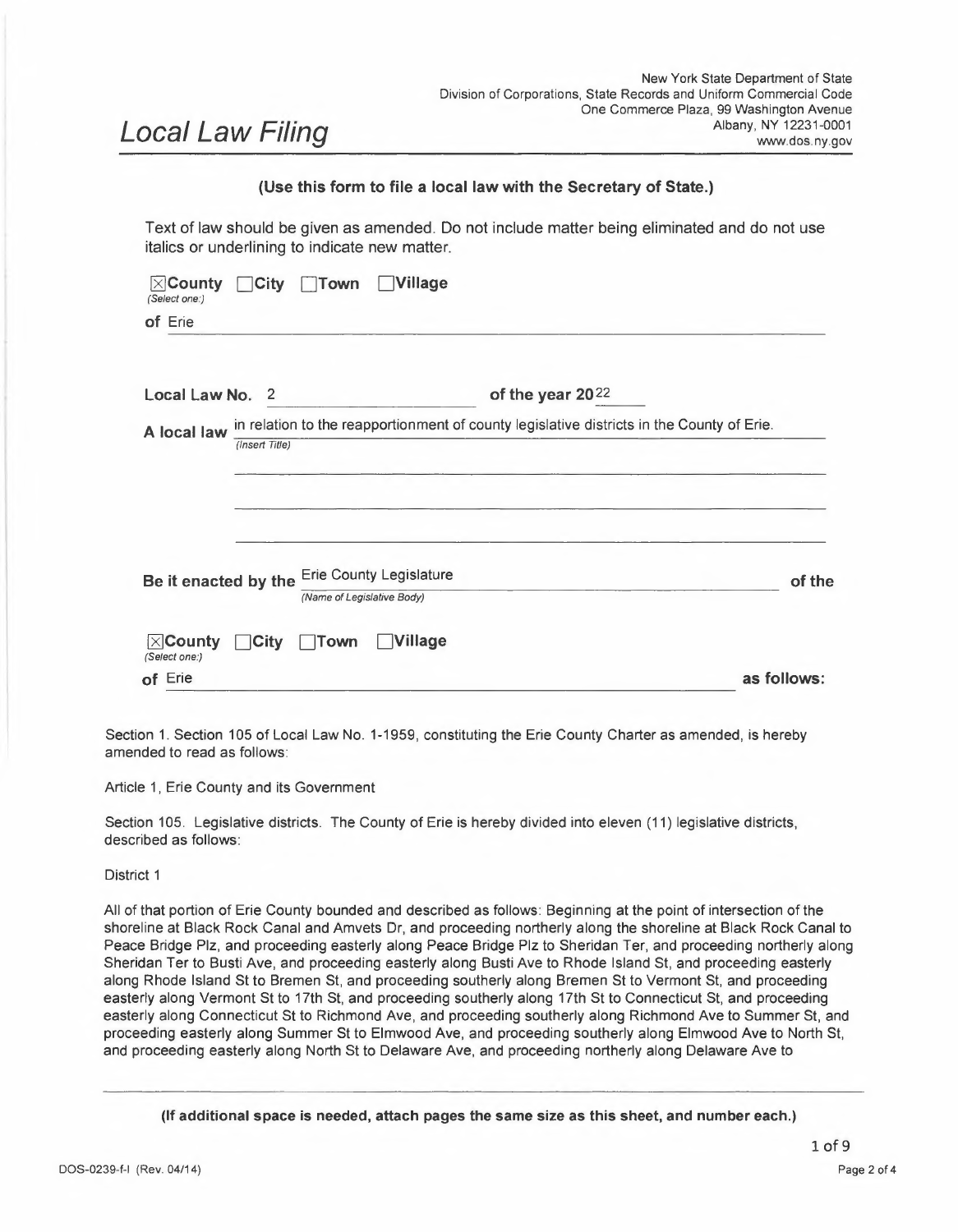Hamburg village line to W View Ave, and proceeding westerly along W View Ave to the Hamburg village line, and proceeding northerly along the Hamburg village line to Pleasant Ave, and proceeding westerly along Pleasant Ave to W Pleasant Dr, and proceeding westerly along W Pleasant Dr to Pleasant Ave, and proceeding northerly along Pleasant Ave to Amsdell Rd, and proceeding westerly along Amsdell Rd to Southwestern Blvd, and proceeding easterly along Southwestern Blvd to Rogers Rd, and proceeding northerly along Rogers Rd to Cloverbank Rd, and proceeding westerly along Cloverbank Rd to CSX RR, and proceeding westerly along CSX RR to the point of beginning.

## District 10

All of that portion of Erie County bounded and described as follows: Beginning at the point of intersection of Dorrance Ave and Onondaga Ave, and proceeding northerly along Onondaga Ave to Potters Rd, and proceeding easterly along Potters Rd to the Buffalo/West Seneca line, and proceeding northerly along the Buffalo/West Seneca line to Penn Central RR, and proceeding easterly along Penn Central RR to Harlem Rd, and proceeding northerly along Harlem Rd to Indian Church Rd, and proceeding easterly along Indian Church Rd to Union Rd, and proceeding northerly along Union to the Cheektowaga/West Seneca town line, and proceeding easterly along the Cheektowaga/West Seneca town line to Town Line Rd, and proceeding southerly along Town Line Rd to the Elma/Marilla town line, and proceeding southerly along the Elma/Marilla town line to the Marilla/Wales town line, and proceeding easterly along the Marilla/Wales town line to the Erie County line, and proceeding easterly along the Erie County line to the Erie County line, and proceeding southerly along the Erie County line to the Erie County line, and proceeding westerly along the Erie County line to the Collins/Concord town line, and proceeding northerly along the Collins/Concord town line to the North Collins/Concord town line, and proceeding northerly along the North Collins/Concord town line to the Boston/Concord town line, and proceeding easterly along the Boston/Concord town line to the Boston/Colden town line, and proceeding northerly along the Boston/Colden town line to the Orchard Park/Aurora town line, and proceeding northerly along the Orchard Park/Aurora town line to the Orchard Park/Elma town line, and proceeding northerly along the Orchard Park/Elma town line to the West Seneca/Orchard Park town line, and proceeding westerly along the West Seneca/Orchard Park town line to the West Seneca/Lackawanna town line, and proceeding northerly along the West Seneca/Lackawanna town line to Dorrance Ave, and proceeding easterly along Dorrance Ave to the point of beginning.

## District <sup>11</sup>

All of that portion of Erie County bounded and described as follows: Beginning at the southwesterly point of the Erie County line, and proceeding northerly along the Erie County line to Wanakah Hts, and proceeding southerly along Wanakah Hts to Pleasant Ave, and proceeding southerly along Pleasant Ave to CSX RR, and proceeding easterly along CSX RR to Cloverbank Rd, and proceeding easterly along Cloverbank Rd to Rogers Rd, and proceeding southerly along Rogers Rd to Southwestern Blvd, and proceeding westerly along Southwestern Blvd to Amsdell Rd, and proceeding easterly along Amsdell Rd to Pleasant Ave, and proceeding southerly along Pleasant Ave to W Pleasant Dr, and proceeding easterly along W Pleasant Dr to I-90, and proceeding easterly along I-90 to Pleasant Ave, and proceeding southerly along Pleasant Ave to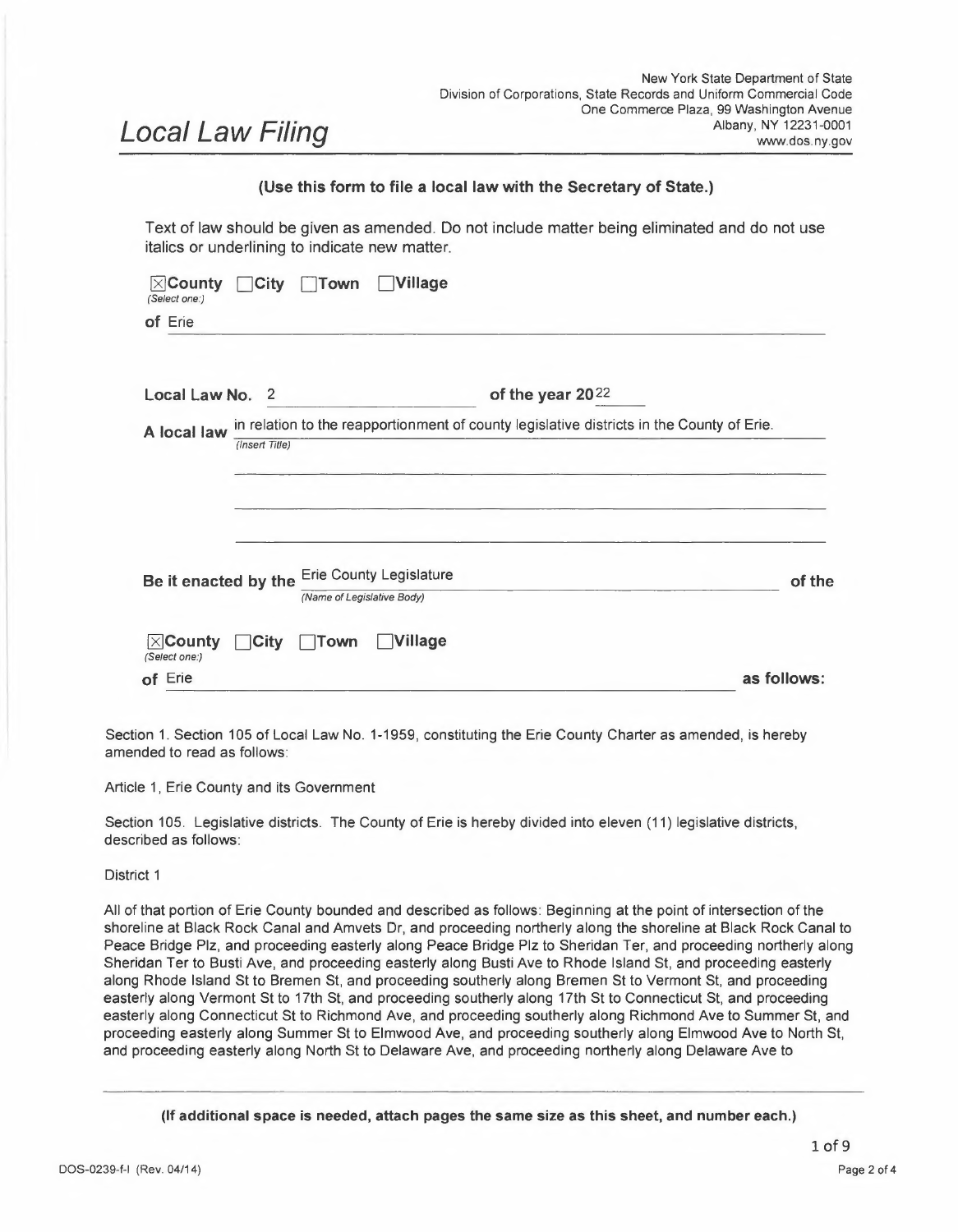the Hamburg village line, and proceeding southerly along the Hamburg village line to W View Ave, and proceeding easterly along W View Ave to the Hamburg village line, and proceeding southerly along the Hamburg village line to <sup>E</sup> Main St, and proceeding easterly along <sup>E</sup> Main St to Boston State Rd, and proceeding easterly along Boston State Rd to Sunnyside Dr, and proceeding northerly along Sunnyside Dr to Newton Rd, and proceeding easterly along Newton Rd to McKinley Pkwy, and proceeding northerly along McKinley Pkwy to Salisbury Pl, and proceeding easterly along Salisbury Pl to Rush Crk, and proceeding northerly along Rush Crk to Clark St, and proceeding easterly along Clark St to Knab Dr, and proceeding easterly along Knab Dr to High St, and proceeding southerly along High St to Best St, and proceeding easterly along Best St to S Abbott Rd, and proceeding northerly along S Abbott Rd to the Hamburg/Orchard Park town line, and proceeding northerly along the Hamburg/Orchard Park town line to the Lackawanna/Orchard Park town line, and proceeding easterly along the Lackawanna/Orchard Park town line to the West Seneca/Orchard Park town line, and proceeding easterly along the West Seneca/Orchard Park town line to the Elma/Orchard Park town line, and proceeding southerly along the Elma/Orchard Park town line to the Aurora/Orchard Park town line, and proceeding southerly along the Aurora/Orchard Park town line to the Boston/Colden town line, and proceeding southerly along the Boston/Colden town line to the Boston/Concord town line, and proceeding westerly along the Boston/Concord town line to the North Collins/Concord town line, and proceeding southerly along the North Collins/Concord town line to the Collins/Concord town line, and proceeding southerly along the Collins/Concord town line to the Erie County line, and proceeding westerly along the Erie County line to the point of beginning.

Section 2. Effective Date. This Local Law shall take effect upon filing with the New York State Secretary of State.

Section 3. Severability. If any clause, sentence, paragraph, subdivision, section or part of this law or the application thereof to any person, individual, corporation, firm, partnership, or business shall be adjudged by any court of competent jurisdiction to be invalid or unconstitutional, such order or judgment shall not affect, impair or invalidate the remainder thereof but shall be confined in its operation to the clause, sentence, paragraph, subdivision, section or part of this law, or in its specific application.

## **Sponsors:**

April N.M. Baskin Timothy Meyers Howard Johnson Lisa Chimera Jeanne Vinal John Gilmour Kevin Hardwick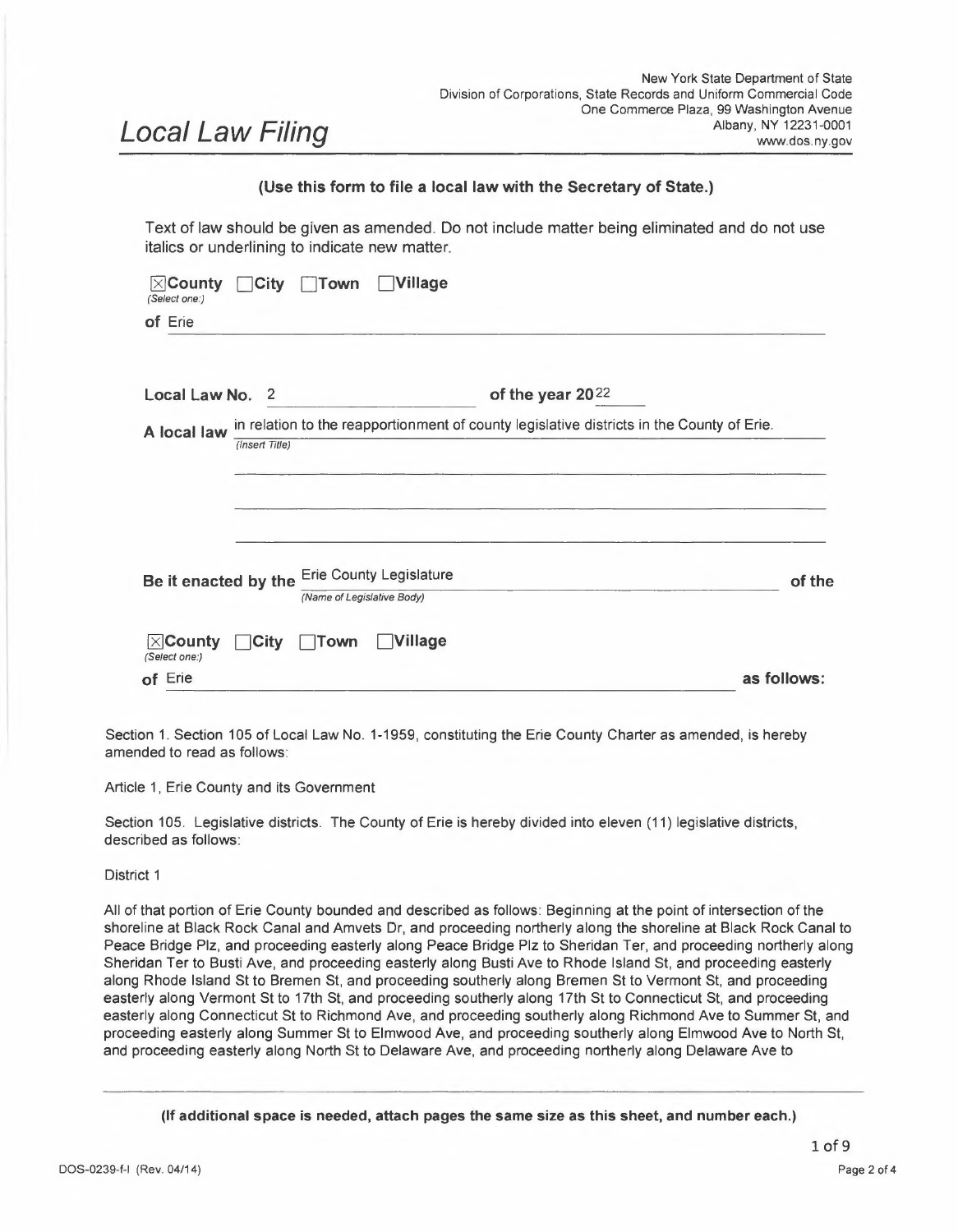#### **(Complete the certification in the paragraph that applies to the filing of this local law and strike out that which is not applicable.)**

<sup>\*</sup> Elective Chief Executive Officer means or includes the chief executive officer of <sup>a</sup> county elected on <sup>a</sup> county-wide basis or, ifthere be none, the chairperson of the county legislative body, the mayor of <sup>a</sup> city or village, or the supervisor of <sup>a</sup> town where such officer is vested with the power to approve or veto local laws or ordinances.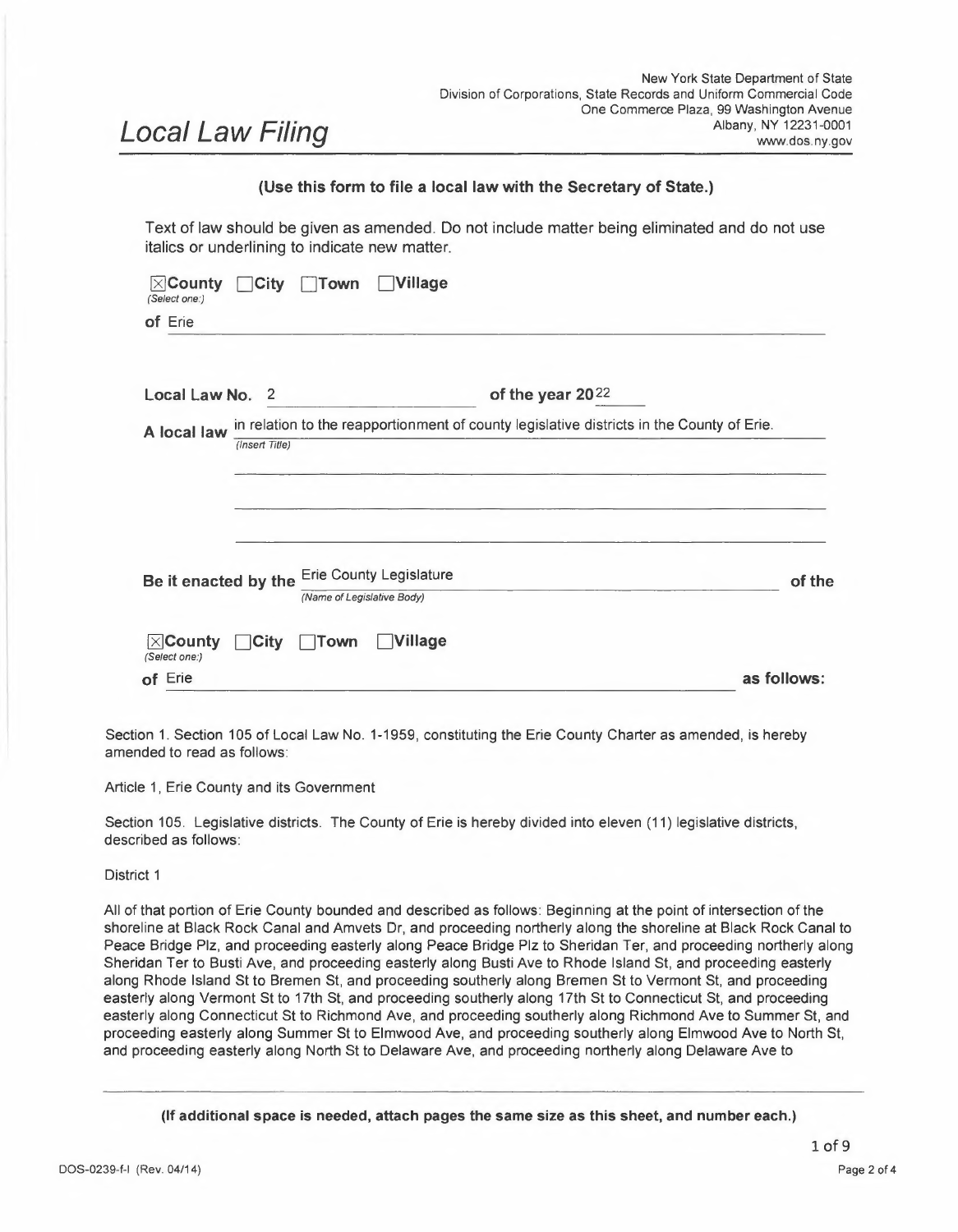#### **5. (City local law concerning Charter revision proposed by petition.)** <sup>I</sup> hereby certify that the local law annexed hereto, designated as local law No. of 20 of the City of **having been submitted to referendum pursuant to the provisions of section (36)(37) of** the Municipal Home Rule Law, and having received the affirmative vote of a majority of the qualified electors of such city voting thereon at the (special)(general) election held on 20 became operative.

## **6. (County local law concerning adoption of Charter.)**

<sup>I</sup> hereby certify that the local law annexed hereto, designated as local law No. of 20 of 5. (City local law concerning Charter revision proposed by petition.)<br>
The County of the County of the Could law annexed hereto, designated as local law No.<br>
The County of  $\frac{1}{30(37)}$  the Municipal Home Rule Law, and ha November 20\_\_, pursuant to subdivisions <sup>5</sup> and <sup>7</sup> of section <sup>33</sup> of the Municipal Home Rule Law, and having received the affirmative vote of a majority of the qualified electors of the cities of said county as a unit and a majority of the qualified electors of the towns of said county considered as a unit voting at said general election, became operative.

| (If any other authorized form of final adoption has been followed, please provide and appropriate certification.)<br>I further certify that I have compared the preceding local law with the original on file in this office and that the same is a<br>correct transcript therefrom and of the whole of such original local law, and was finally adopted in the manner indicated in<br>paragraph $2$<br>above. |                                                                                                                               |
|----------------------------------------------------------------------------------------------------------------------------------------------------------------------------------------------------------------------------------------------------------------------------------------------------------------------------------------------------------------------------------------------------------------|-------------------------------------------------------------------------------------------------------------------------------|
| 'Seal)                                                                                                                                                                                                                                                                                                                                                                                                         | Clerk of the county legislative body, City, Town or Village Clerk or<br>officer designated by local legislative body<br>Date: |

*(Seal)*

DOS-0239-f-l (Rev. 04/14) Page <sup>4</sup> of <sup>4</sup>